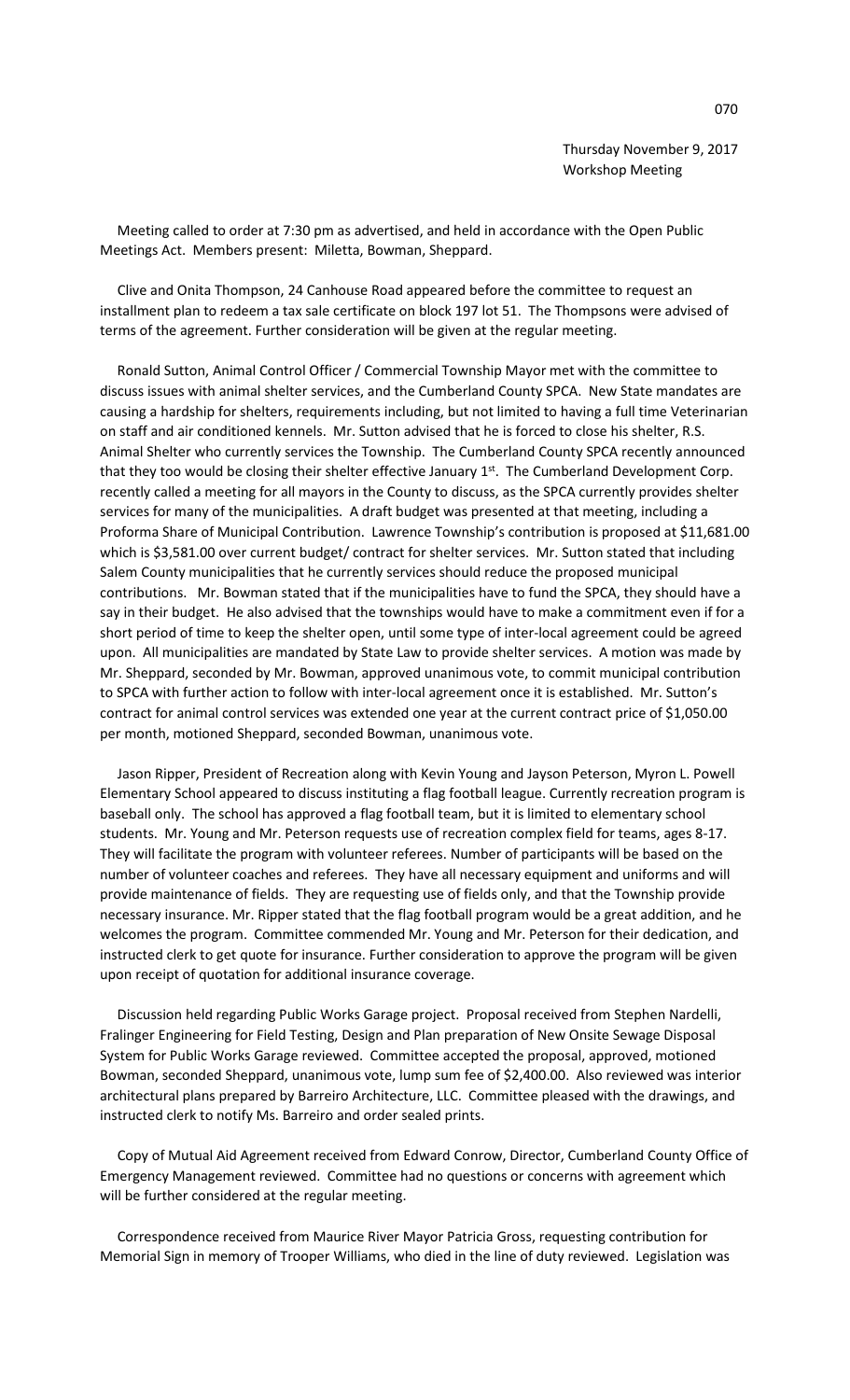November 9, 2017 Continued 071

recently passed designating a section of Route 55 in his memory. Cost of signs is \$3,500.00, one each for both north and south bond lanes. Mr. Sheppard suggested the township donate \$500.00. Motioned Bowman, seconded Sheppard unanimous roll call vote that a \$500.00 contribution be made.

 Resident Darrin Huff, 3008 George Avenue request for street light installation in front of his home considered. Mayor Miletta will do ride by to determine the need.

 Brief discussion held regarding EMS missing pagers. EMS Chief Scarlato previously advised that a few volunteers have left the squad and failed to return pagers. It was decided in the past that it was not cost effective to have Township Solicitor pursue. Chief Scarlato has decided that he or an Officer would sign complaint and follow through if necessary with court action to have the pagers returned. Committee was agreeable.

Payment of approved vouchers authorized, motioned Sheppard, seconded Bowman, unanimous vote.

 Meeting closed for executive session to discuss matters of personnel at 9:15 pm, motioned Bowman, seconded Sheppard.

## Executive Session

 Executive session closed and the regular meeting reopened at 9:50 pm. With no further business to discuss, meeting adjourned motioned Sheppard, seconded Bowman.

 $\overline{\phantom{a}}$  , and the contract of the contract of the contract of the contract of the contract of the contract of the contract of the contract of the contract of the contract of the contract of the contract of the contrac

Ruth Dawson, Clerk

 Monday, November 13, 2017 Regular Meeting

 Meeting called to order as advertised, and held in accordance with the Open Public Meetings Act. Members present: Sheppard, Bowman, Miletta.

Following the flag salute, minutes of the October 5<sup>th</sup> and 23<sup>rd</sup> meetings approved, motioned Bowman, seconded Sheppard, unanimous vote. Reports for the month of October accepted, motioned Sheppard, seconded Bowman, unanimous vote.

 Mutual Aid Agreement, between the Township of Lawrence and the Cumberland County Office of Emergency Management approved, motioned Bowman, seconded Sheppard, unanimous vote.

 Change order #1, Reconstruction of Lexington Avenue, contract increased by \$23,788.68 due to as built quantities now known, approved, motioned Sheppard, seconded Bowman.

 Resolution 2017-61, Authorizing Discharge of Mortgage (Housing Rehab Grant), Block 241 Lot 24 approved, motioned Bowman, seconded Sheppard, unanimous vote.

 Resolution 2017-62, Confirming Land Sale, Block 37 Lot 17, to Dawn Cossaboon approved, motioned Sheppard, seconded Bowman, unanimous vote.

 Resolution 2017-63, Authorize Installment Plan, Block 197 Lot 51 approved, motioned Sheppard, seconded Bowman, unanimous vote.

 Bid award received from the County, Cumberland County Cooperative Purchasing System, for the Purchase and Delivery of Rock Salt reviewed: